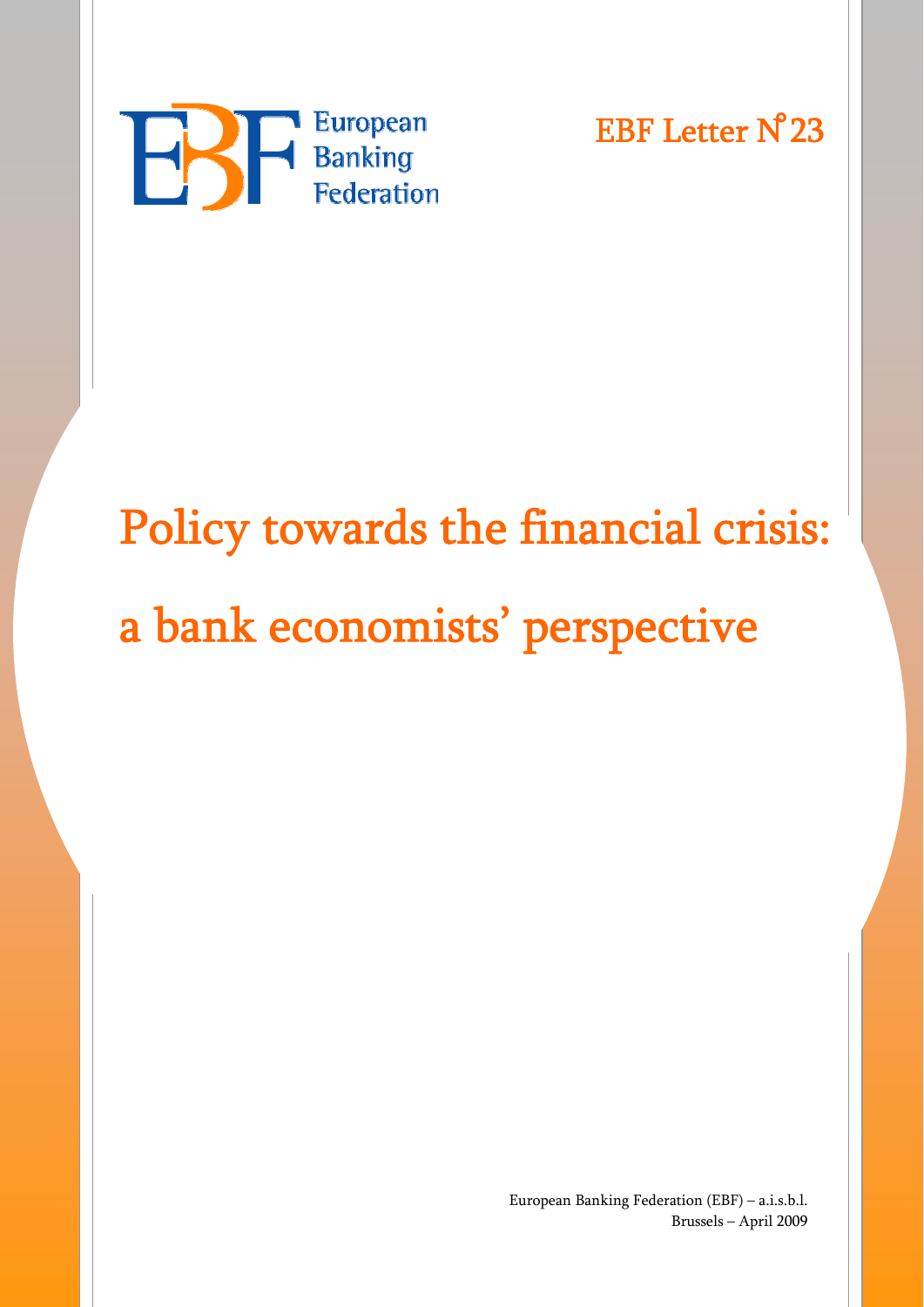

EBF Letter N<sup>23</sup>

## Policy towards the financial crisis: a bank economists' perspective

European Banking Federation (EBF) – a.i.s.b.l. Brussels – April 2009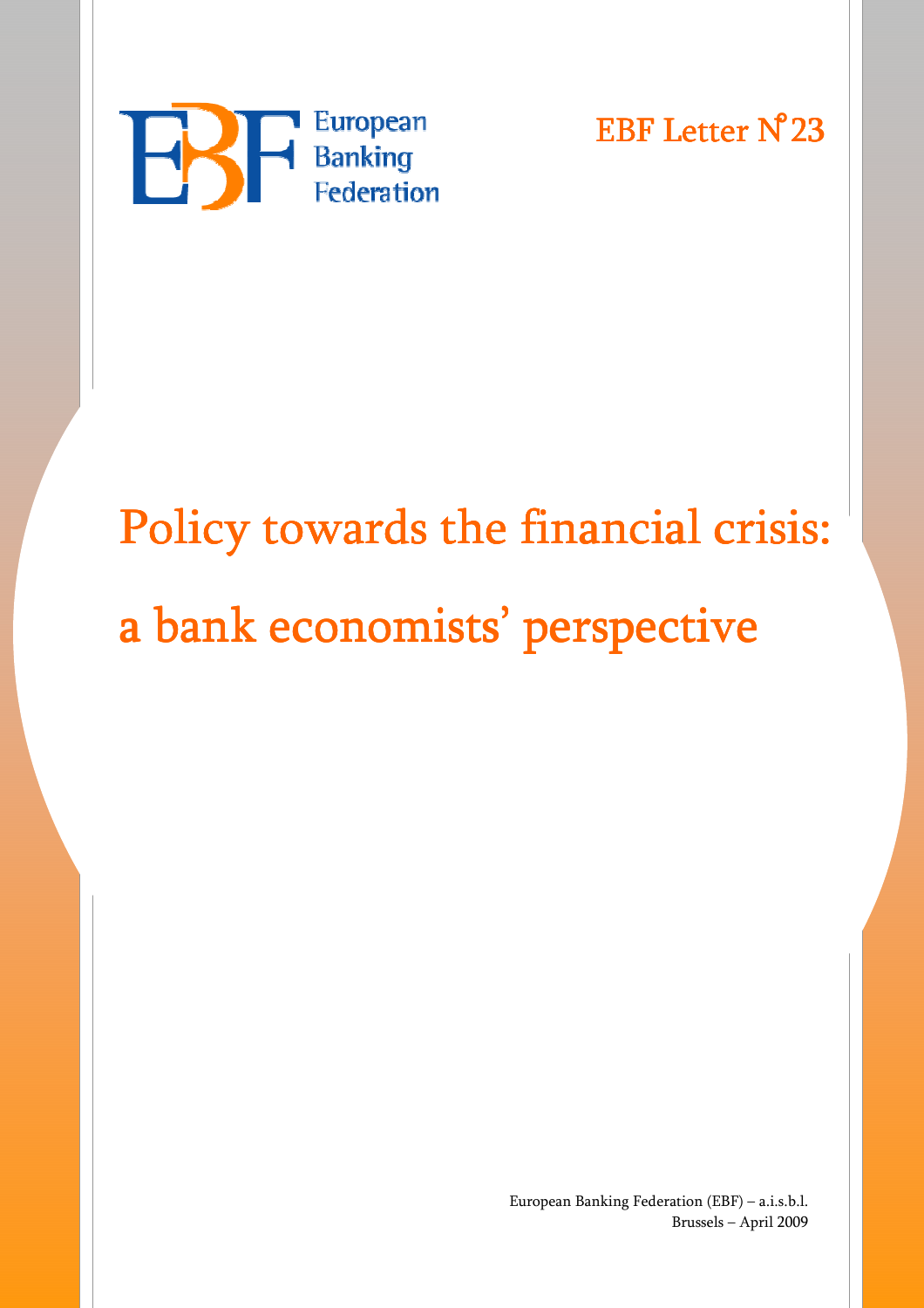*Set up in 1960, the European Banking Federation is the voice of the European banking sector (European Union & European Free Trade Association countries). The EBF represents the interests of some 5000 European banks: large and small, wholesale and retail, local and cross-border financial institutions.* 

*The EBF is committed to supporting EU policies to promote the single market in financial services in general and in banking activities in particular. It advocates free and fair competition in the EU and world markets and supports the banks' efforts to increase their efficiency and competitiveness.* 

#### **Credits**

**Editor in Chief:** Guido Ravoet, EBF Secretary General

Editorial Team: Elena Letemendia, Senior Advisor, Economic & Monetary Affairs Viktorija Proskurovska, Adviser, Associates / Economic & Monetary Affairs

#### Desktop Publishing (Design/Layout):

Laura Cerrato

Contact: ebf-emac@ebf-fbe.eu

#### Terms & Conditions:

Please mention source when quoting. This EBF publication does not necessarily reflect the views of the individual member associations of the Federation.

EBF © 2009 Brussels (Belgium)

European Banking Federation (EBF) a.i.s.b.l. 10 rue Montoyer, B- 1000 Brussels

#### For enquiries:

ebf-communications@ebf-fbe.eu

European Banking Federation (EBF) – a.i.s.b.l.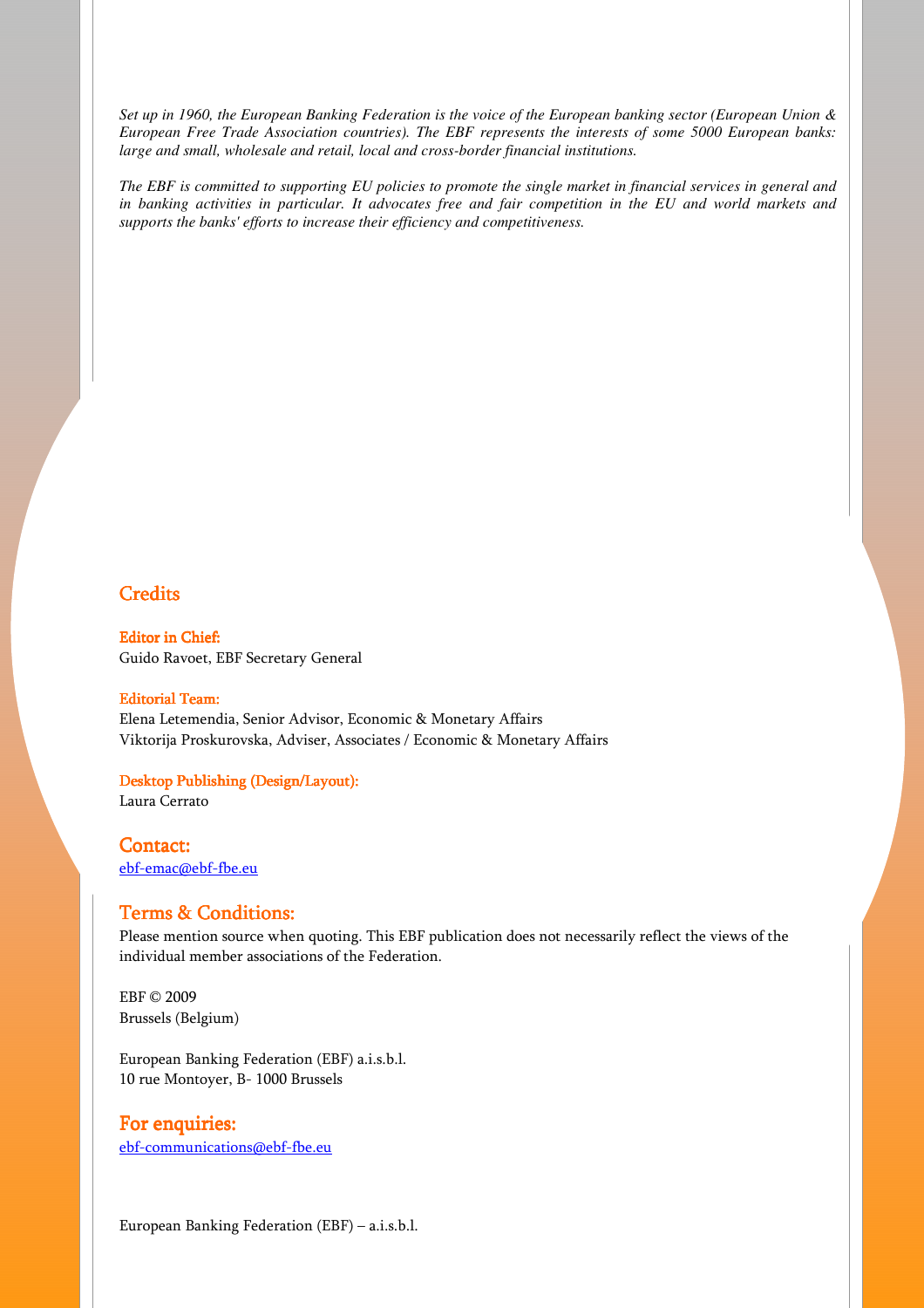### **Table of Contents**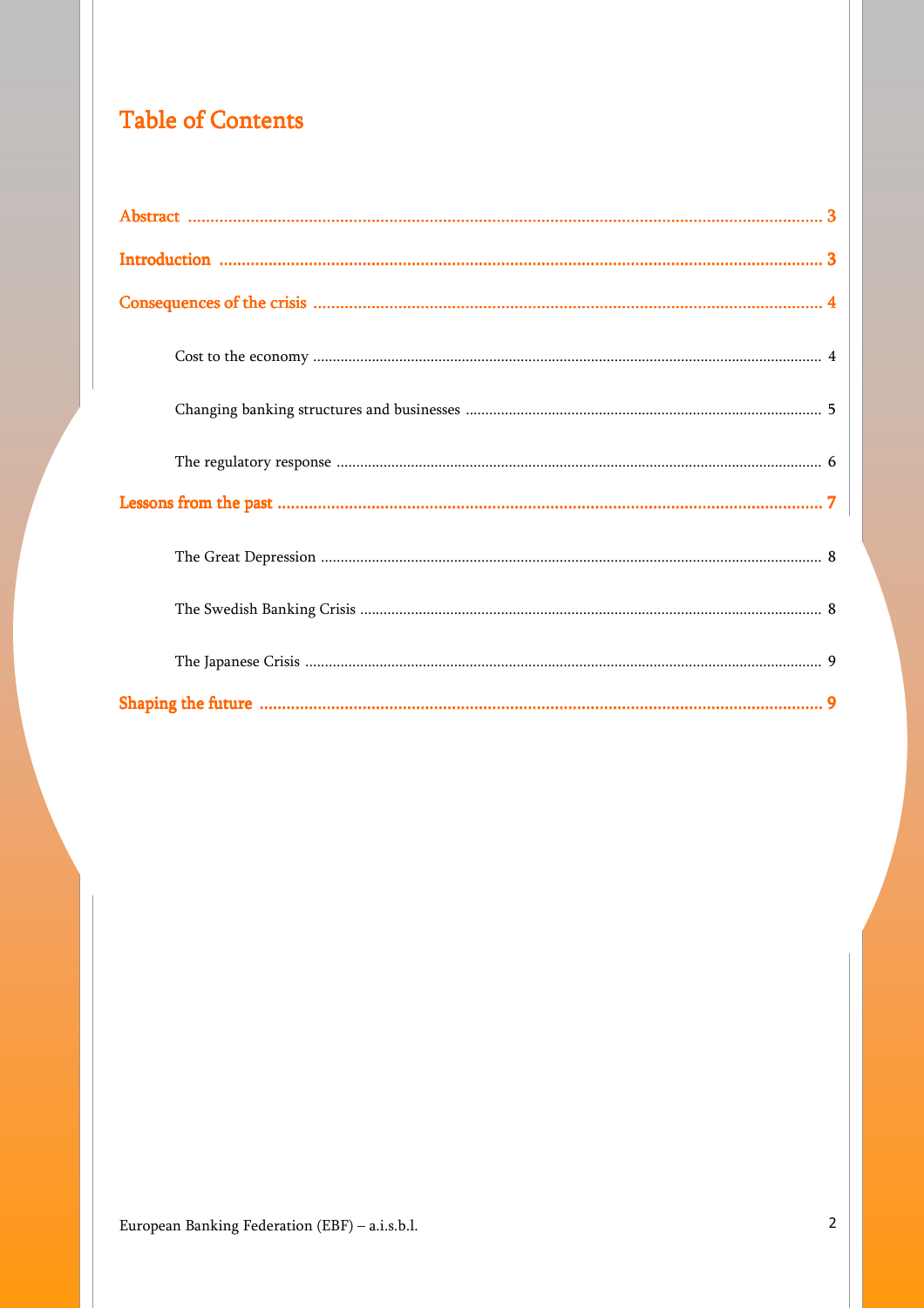### Policy towards the financial crisis: a bank economists' perspective

#### **Abstract**

In this paper, the senior economists of the European Banking Federation's Economic and Monetary Affairs Committee (EMAC) consider the consequences for the banking sector of the authorities' reaction to the current financial crisis. The paper first looks at the expected economic impact and policy response as seen at the moment of writing. It then turns to the role of innovation in financial markets, with particular reference to financial techniques such as securitisation and the Originate-to-Distribute model, and its added value to the functioning of the financial system. The subsequent section looks at past lessons: from the Great Depression, and the more recent experience of the Swedish and Japanese crises of the 1990s. The final section of the report puts forward a number of considerations –as seen by the EBF's EMAC– that must be taken into account when shaping future financial policy.

#### **Introduction**

Since August 2007, the financial markets have been hit by an escalating crisis, thus weakening confidence in financial markets and institutions, and destroying value. The European Central Bank (ECB) and European Union (EU) policy-makers have acted quickly, at short notice, to provide substantial and coordinated support for the markets. This support has taken a range of forms:

- i. from the ECB: an enhanced intermediation role on the money market (more liquidity injections and a correspondingly greater absorption of excess liquidity through the day-to-day deposit facility) and the extension of maturities on the repo market;
- ii. from governments: undertakings in support of protection for depositors, bank recapitalisation and sovereign guarantees for newly-issued senior secured debt, as well as the outright rescue of some financial institutions.

In addition to these crisis-management initiatives, recent events have given rise to measures with a longer term perspective, intended to rebuild confidence in the future of the banking system and prevent the same problems from recurring. The proposals of the de Larosière Report and this month's G20 discussions, underlined by the political commitment of major non-EU nations such as the US and large rapidly developing countries, are likely to give strong impetus to this process of reforming governance in international financial markets. Further short-term measures could aim at dealing with distressed assets on bank balance sheets to repair the erosion of market trust and prevent "fire sale" liquidations and the need for further recapitalization of viable financial institutions.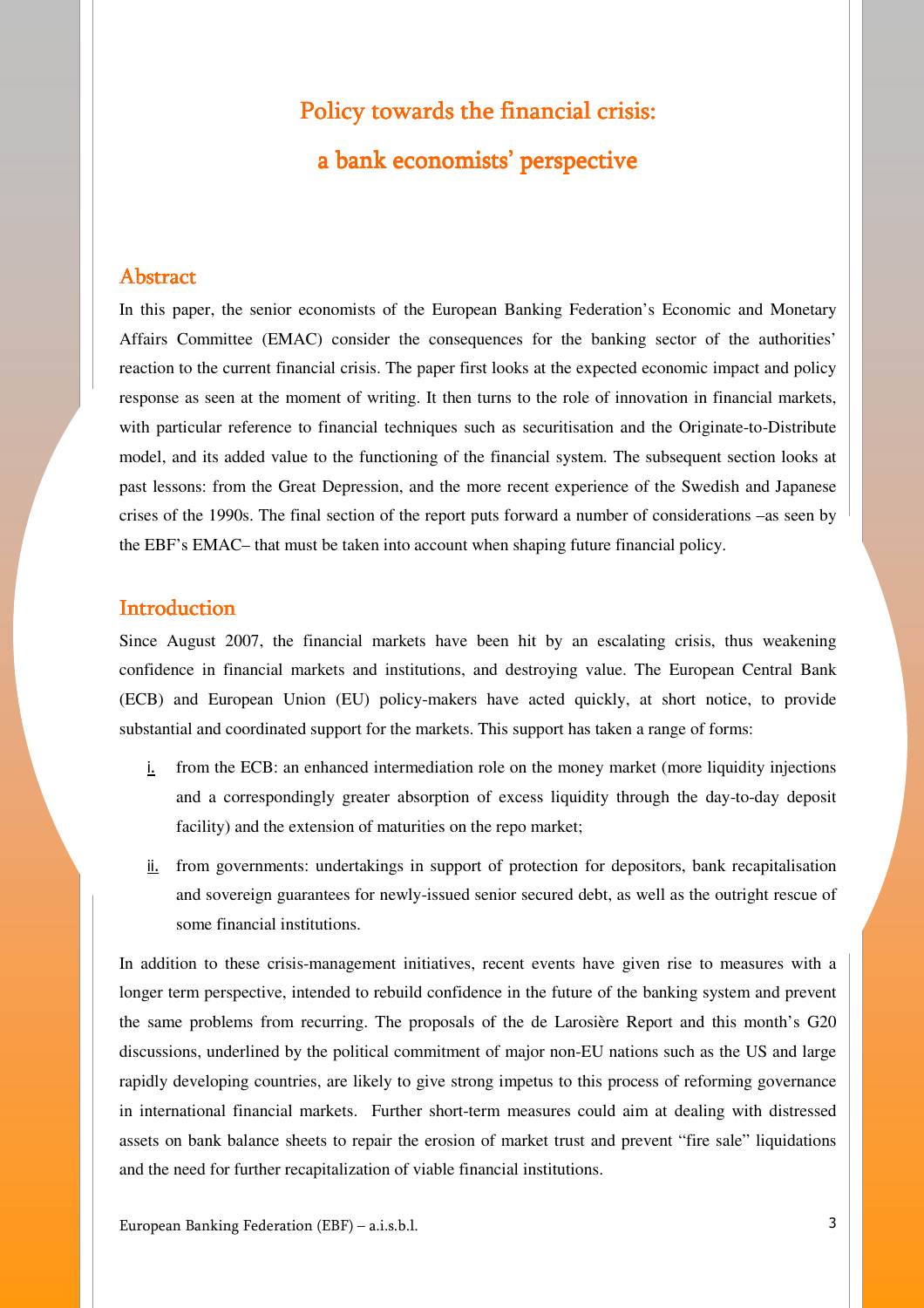Analysis of the financial crisis provides arguments relating to many issues, particularly the link between the unbridled expansion of liquidity and sharply declining interest rates, debt and the development of new financial instruments in the quest for higher margins. Financial reform involves a number of layers of activity: it is a macroeconomic issue, essentially and directly involving governments and central banks; and, on the other hand, it touches on the regulation and supervision of institutions and markets, where political responsibility is clearly taken through technical mediation, performed by dedicated supervisory authorities. Not least, it implies ongoing cooperation with the financial industry. The development of new policy is therefore highly complex. While official institutions must be set up or strengthened on an international level, those responsible for the supervision of financial institutions or markets are, at first sight, different from those responsible for macroeconomic balance, even though they must work together.

The banking industry is already adapting to the dramatic events and is engaged in the resulting policy debate. It must react to the severe economic crisis, as well as prepare to absorb the regulatory reaction which has been unleashed.

#### Consequences of the crisis

#### *Cost to the economy*

The global economy is in the midst of a deep downturn, as an adverse feedback loop between the industrial and services sectors and financial sectors is taking its toll. The dramatic worsening of the financial crisis since mid-September 2008, when Lehman Brothers was allowed to fail, has generated historic declines in confidence and severe disruptions in credit intermediation. The precipitous decline in activity across the globe is damaging the financial sector even further.

The full cost of the crisis for the banking sector will be very substantial, obliging the industry to contract. In its latest Global Financial Stability Report Market Update<sup>1</sup>, the IMF estimates the potential deterioration in the US-originated credit assets held by banks and others from EUR 1 trillion (USD 1.4 trillion) in the October 2008 GFSR to EUR 1.5 trillion (USD 2.2 trillion). The IMF believes that much of this deterioration has occurred in the mark-to-market segment (mostly securities), especially in corporate and commercial real estate securities, but degradation is also occurring in the loan books of banks, reflecting the weakening of the economy.

The economic fall-out from the crisis, and from the recession in the banking sector in particular, is likely to be significant. Rough estimates show that in terms of GDP loss, taking into account only the period of 2008-2009, the difference between the cumulative growth rate of world GDP expected before the start of the crisis (IMF forecast from April 2007) and that expected nowadays, is around 6 percentage points.

L

<sup>&</sup>lt;sup>1</sup> IMF Global Financial Stability Report Market Update, 28 January 2009 (can be accessed here: http://www.imf.org/External/Pubs/FT/fmu/eng/2009/01/index.htm)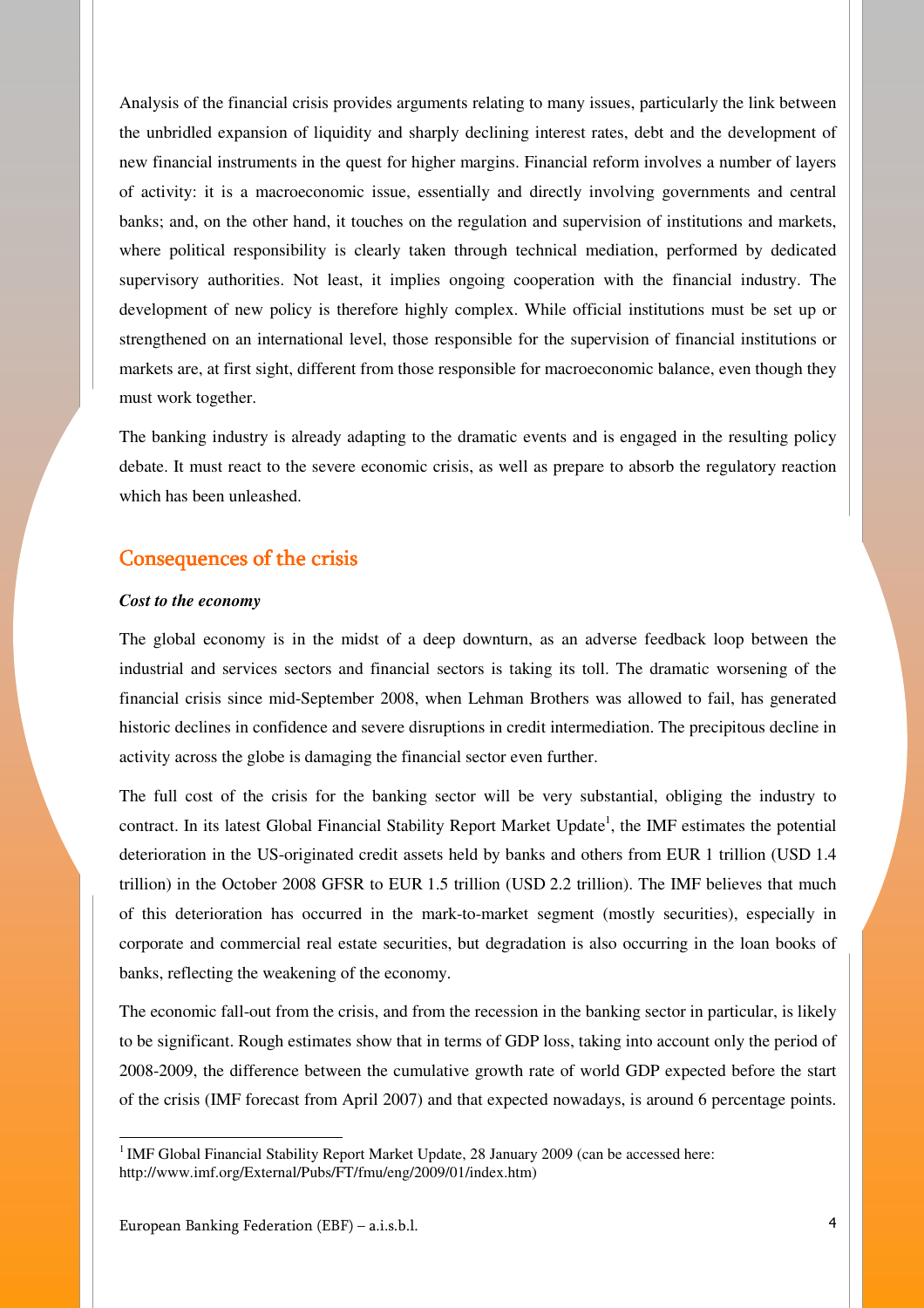Forecasts have yet to catch up with the recent public budgetary initiatives and other policy changes, notably the stimulus package recently unveiled by the US government. The EMAC's own estimates suggest that annual world output growth could decelerate to as little as -0.2% in 2009. The outlook for 2010 appears highly uncertain, and the timing and pace of the recovery depend critically on strong policy actions. The general EMAC expectation is however that next year the world economy will gradually start picking up pace, although the downside risks to the outlook remain substantial. The overarching risk revolves around the possibility of further corrosive interaction between a more severe contraction in global economic activity and even greater and more prolonged financial strains than currently envisaged, particularly if policy implementation falls short.

The broad policy actions to resolve the financial crisis have not yet achieved a decisive breakthrough. While there are pockets of improvement in some markets where policy intervention has taken place, financial markets remain under heavy strain and systemic institutions are still perceived as fragile. Challenges persist across a wide range of markets and instruments.

#### *Changing banking structures and businesses*

While it is too early to draw precise conclusions about the financial cost of the crisis for banks, **banking structures are already changing** and will continue to evolve in reaction to the crisis and to the recession. An immediate consequence has been an increase in levels of public intervention<sup>2</sup>.

At the start of the crisis, it seemed that the trend of recent years towards **consolidation of the European banking sector (Mergers and Acquisitions, M&A)**, much of it cross-border<sup>3</sup>, was continuing or even intensifying, following the assumption "the bigger the better", in order to limit or to avoid the turbulence. This initial activity was partly the result of crisis-management, for the banks which were experiencing funding difficulties, and partly a response to the opening up of new commercial and strategic opportunities. Commercial logic would suggest that, as demand for banking services declines and competitive pressures grow, banks will search for new sources of revenue (particularly in lower risk businesses) and new ways of cutting costs, such as rationalisation. However, the momentum towards consolidation has been overtaken by the pressure to seek security and in some cases support the banking sector. The decision by some governments to take equity stakes in, or nationalise, parts of their banking systems has been the most striking structural change in recent months.

**Banking services** are being adjusted to the changed outlook. Some banks, particularly in the investment business, have fallen victim to the loss of faith in models based on wholesale funding. Because of the

 $2^2$  For an EC list of state aids, please visit:

http://europa.eu/rapid/pressReleasesAction.do?reference=MEMO/09/111&format=HTML&aged=0&language=E N&guiLanguage=en

 $3$  According to PriceWaterhouseCoopers 2006 report (to be found here:

http://www.pwc.com/Extweb/pwcpublications.nsf/docid/8EC8B5AD78C51CBE85257164003D6FF4/\$file/bankin g\_consolidation.pdf), "The cross-border consolidation of the European banking industry has been under way for some time with 274 transactions (EUR 158 billion) announced during the last 10 years."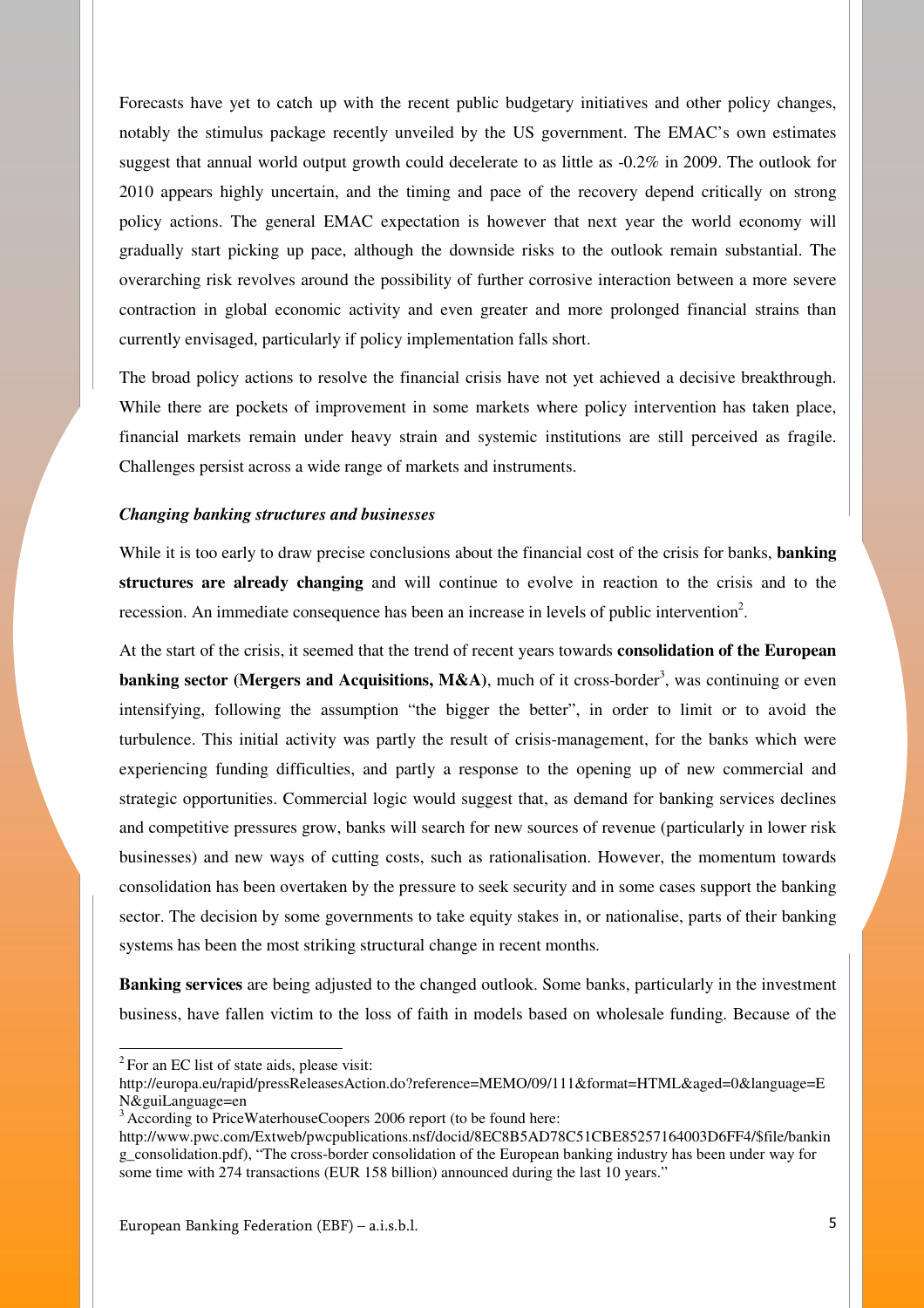current drive for security, there is a renewed focus on simpler, traditional products. Some activities which are currently out of favour, such as securitisation, should, due to their intrinsic merits, see a revival when conditions are calmer, provided that levels of transparency, reporting and regulation are seen to be commensurate with the risks.

Probably the most significant effect of the crisis on the banking business will be the pressure to rebuild capital ratios and restore balance sheets. Banks, alongside their customers, are undergoing a phase of **deleveraging**, which will take some time to complete. There is a risk that the drive to strengthen balance sheets for prudential reasons will move too quickly, putting further pressure on asset prices. Meanwhile, traditional banking structures and activities, based on the garnering of deposits and on services attached to basic banking activities, will be at a premium; competition in these businesses has already sharply intensified. The fierce demand for deposits is putting upward pressure on interest rates in some markets.

**Internal bank processes** have been overhauled, particularly in the areas of risk-policy and governance. These initiatives are taking place against a background of regulatory change, with the Capital Requirements Directive (CRD) having only entered into force at the beginning of 2008. Changes have been introduced, for example, to credit approval systems to ensure that due diligence is undertaken in the assessment and pricing of risk. Banks are also adapting their **remuneration policy** to reduce incentives towards excessive risk-taking.

#### *The regulatory response*

Some valuable policy lessons are to be learned from the crisis. It is clearer than ever that Europe's banks and markets are operating in a **global environment** and are part of global structures. European Union policy makers pressed forward with building a single European financial area primarily to enable the EU economy and society to flourish in a world context, with its financial institutions, corporations and consumers better able to benefit from economies of scale and more efficient allocation of resources. An essential ingredient for such success is the quality and flexibility of the regulatory and supervisory framework which underpins the commercial markets, and its coherence with that of other important international markets. The crisis has demonstrated the strengths of the structure of economic and financial governance in the EU, while highlighting the areas where improvements are required.

Governments at all levels are considering an array of new regulation in response to the bursting of the financial bubble. However, if financial market regulation needs fixing, it may be because the old regulation needs improvement and better application, rather than that there is a need for new regulation. Indeed, a wide range of already existing regulation is now being revised under the G-20 umbrella: the solution for regulatory supervision is being sought, deposit guarantee schemes have been reviewed, accounting standards are being revised, and credit rating agencies are to come under regulatory scrutiny, to name but a few. In the case of supervision, policy makers are working with renewed effort to repair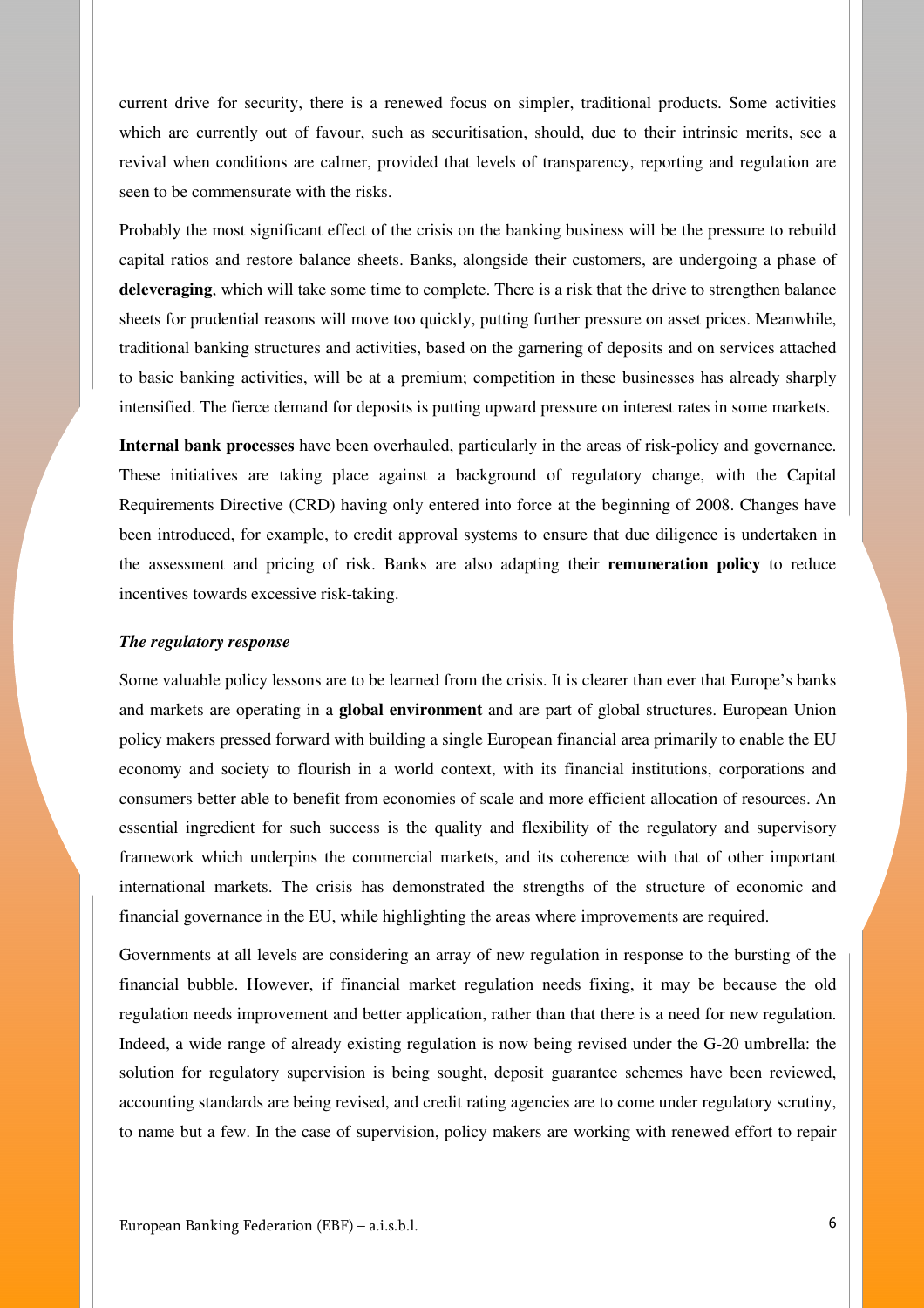gaps in the financial services legislation, particularly in supervisory cooperation and architecture, and financial reporting.

The new spate of regulatory activity is likely to impact directly on some of the banks' business lines, in particular in the trading books, where the crisis arose. The crisis was triggered by problems in the US sub-prime market, but a variety of factors contributed to the implosion of this market and spread its effects into other countries and markets. At a time of excess liquidity, intense competition for returns and the globalisation of the financial markets, **financial innovation** reached an unprecedented level of complexity. The Originate-to-Distribute (O2D) model, combined with ambitious securitisation programmes, allowed for wide and efficient distribution of risk while diversifying banks' revenues. It brought high returns on investment on the one hand, but failed to take account of the interconnectedness of the world's financial markets and actors, which limited the real spreading of risk.

The O2D model is now in line for some changes, and securitisation markets have withered, but these models need not be discarded. Instead, the underpinnings of the markets need to be strengthened; in particular by enhancing the information available to market participants, and by changing incentive structures, and risk management practices.

Special care needs to be given at this stage to policy actions that, due to the severe situation in the markets, have not benefited from an optimal degree of coordination at international level. Within the EU, this applies in particular to the possible unintended consequences of the interplay of the different government-led initiatives designed for the banking sector by Member States. There is always a risk that even well-intended regulation becomes excessive, thus limiting or postponing the prospects of economic recovery.

#### Lessons from the past

Previous financial crises have taken place in an economic and financial system which was fragmented by politics, geography, markets, tradition and culture to a much greater extent than today. These divisions provided fire-walls which may have helped to contain problems and allowed remedial measures to be directed more accurately. Despite the important differences between our globalised world in the  $21<sup>st</sup>$  century and those times, lessons were learned in the past which have helped the authorities to act quickly and more effectively now.

Nonetheless, there is no ideal solution, nor a single solution for countries which are experiencing the crisis in different ways. One of the most difficult tasks for policy-makers is to decide how to share the price of the rescue, and avoid perverse effects which will themselves cause damage to the financial system.

The **Great Depression of 1929-33** has provided some lessons in behaviour to avoid during subsequent crises. Notably, at that time the US Fed was determined to preserve the convertibility of the dollar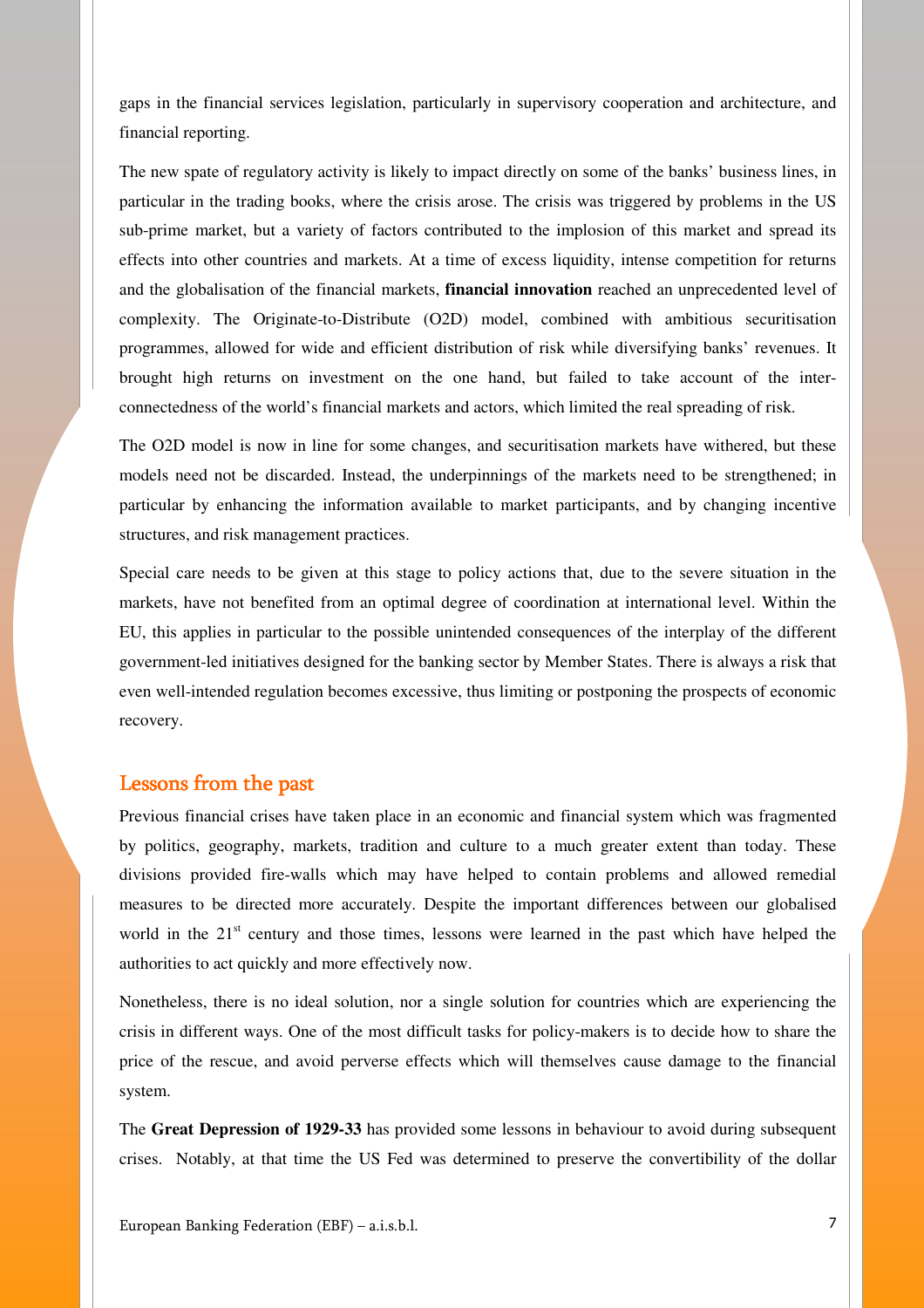under the Gold Standard. In contrast to its recent behaviour, in the 1920s the Fed reacted to the crisis by hiking interest rates to arrest the outflow of funds from the banking system, as the public rushed to buy gold. Money supply fell by 35% over the four years. No direct action was taken to bolster the balance sheets of the banks, with the result that bank lending, and many banks, collapsed. Finally, in 1933, the Reconstruction Finance Corporation was authorised to purchase bank stocks. This move helped to begin to rebuild confidence.

The **Swedish banking crisis which broke in 1990** developed in the second half of the 1980s and resembled the current crisis in developing on the back of an economic boom stoked by years of easy credit. Although the government reaction was at first piecemeal, it soon became apparent that it was a systemic crisis, requiring dramatic and comprehensive action.

Radical action was taken: the government stepped in to guarantee all liabilities of the Swedish banks, thus preventing a run on the banks. It established a Bank Support Authority, which helped banks rebuild capital reserves and allowed poor quality assets to be sold to two government agencies, "Securum" and "Retriva". The price extracted from the banks for this support was to give the government an equity stake. In the event, some banks were allowed to run down, and others were nationalised. The Swedish approach is considered to have been a success: early, decisive government action defused the crisis quickly, although the resulting recession was severe. The final cost to the taxpayer is estimated to have been less than 2% of annual GDP.

The "good bank" / "**bad bank**" approach had a number of advantages. It exploited differences of specialisation within the personnel of banks, between those better equipped to run a going concern, and those specialising in recoveries. Asset values were maximised, as the distressed assets were not liquidated, but managed by the state over a period of time. The siphoning out of the "bad" assets allowed the banks to return to "business-as-usual", and raise capital, more quickly, albeit on a more prudent basis than before.

There are important differences between this experience and the present crisis, which may limit its relevance today. Most important perhaps is the relative isolation of the problem within Swedish borders. The widespread nationalisation of the banking sector made the task of separating out and pricing the bad assets for sale to the public sector easier, and the financial products were less complex. Nonetheless, certain features of the approach appear to have ensured that the banking sector emerged stronger from the crisis, even if smaller, and essentially whole and commercially viable. The most interesting aspect of the approach was that a fresh start was made, on a basis of renewed confidence in the quality of assets on banks' balance sheets. Of course, bank lending to the private sector contracted for some years after the recession, reflecting the time lag between economic changes and lending.

The **Japanese crisis of the 1990s**, famously known as a "lost decade", was brewed by a phase of financial liberalisation and deregulation in the 1980s, accompanied by intense price competition, and an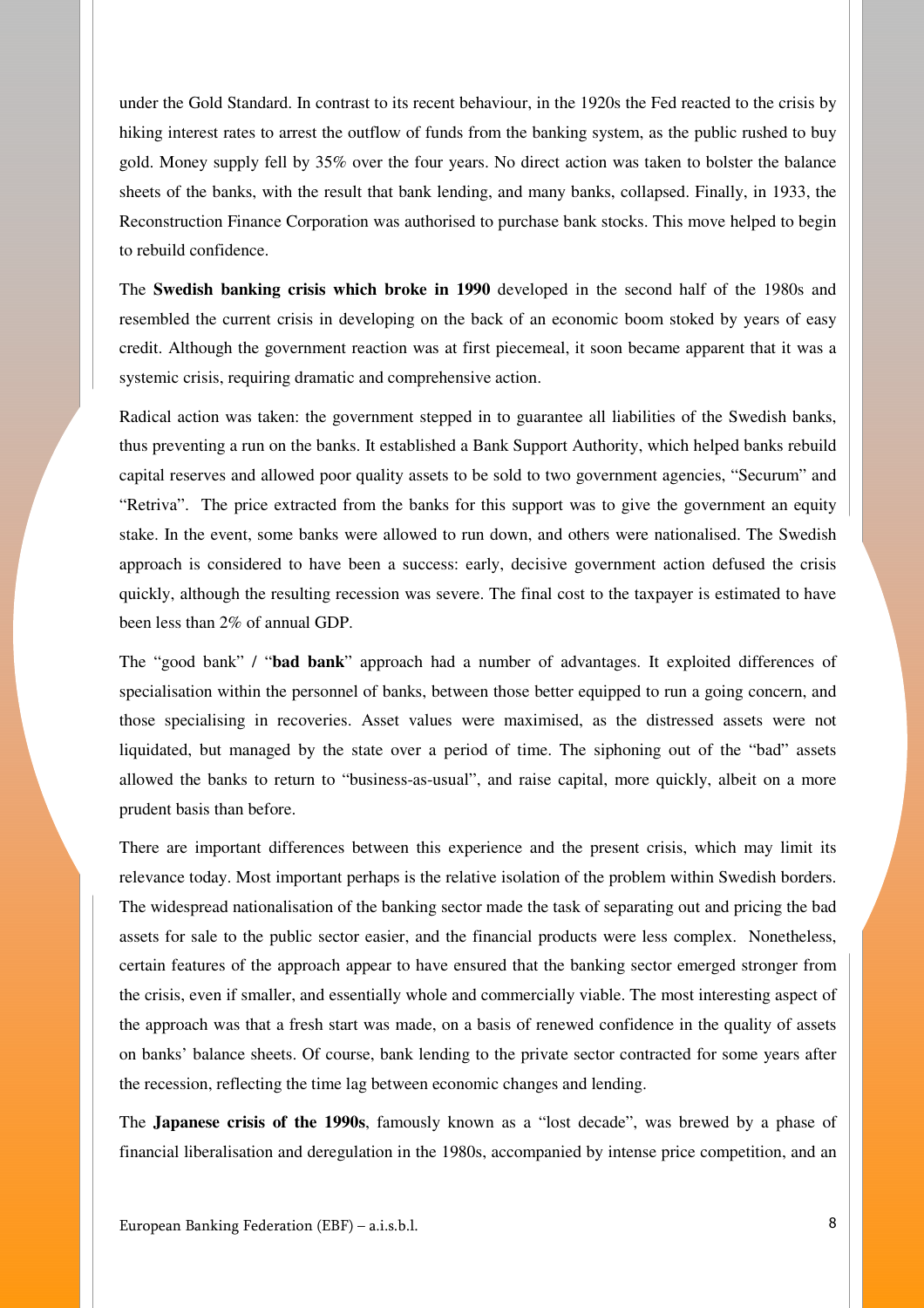increased acceptance of risk among finance-providers, often associated with finance for industrial conglomerates linked to the banks. A series of economic stimulus packages were introduced over 8 years during the 1990s, which reached a total of Yen 124.4 trillion, much of which took the form of credit lines and cashable bonds. Both the easing of monetary policy and the fiscal injection were gradual. The slow policy reaction is widely considered to have been damaging for the economy and the financial system. Finally, however, in 2002 and 2003 vigorous action was taken. Until then, the banks had often allowed problem loans to continue festering, which meant that unviable businesses continued to burden the economy. Banks were forced to clean up their balance sheets in 2002 and to greatly restrict their equity holdings. Ultimately this had the desired effect, and the major banks returned to profitability in 2003. But the recovery cannot be wholly attributed to this policy; it was primarily thanks to the spillover effect of the improving international economy.

The experience of Japan has influenced policy towards the current crisis, leading the authorities now to move quickly and in particular to intervene more actively in the banking sector, forcing troubled banks to take action to rebuild balance sheets and deal cleanly with problem assets.

It remains to be seen whether the more gradual approach will be judged to have caused less harm to the economy and society than the "short and sharp" approach. However, EMAC's economists judge that, for the banking sector, a more rapid recognition of problem assets (achievable in a number of ways) and retrenchment of business is likely to reduce the reputational and financial damage and thereby help to restore confidence, as well as economic activity, more quickly.

#### Shaping the future

The crisis has given rise to much soul-searching on the part of bankers, regulators and politicians. The financial world will have to change, but we cannot retrace our steps and return to a banking system of earlier, calmer decades. There is no possibility of return to the *status quo ante*, nor would this be desirable; thus the banking system has to evolve. According to Levine<sup>4</sup> (2004), market frictions motivate the emergence of financial systems that provide five broad categories of financial functions: (i) produce information *ex ante* about possible investments and allocate capital, (ii) monitor investments and exert corporate governance after providing finance, (iii) facilitate the trading, diversification, and management of risk, (iv) mobilise and pool savings, and (v) ease the exchange of goods and services. The provision of these functions may influence resource allocation and economic growth.

In contemplating policies and strategies for the future, there must be an understanding of the role of the banking and financial system, and the reality of the world in which it now operates. Although we are facing a unique crisis, requiring unique solutions, in the view of EMAC, a number of considerations need to be taken into account in framing policy:

<sup>&</sup>lt;sup>4</sup> "Finance and Growth: Theory and Evidence", Ross Levine, 3 September 2004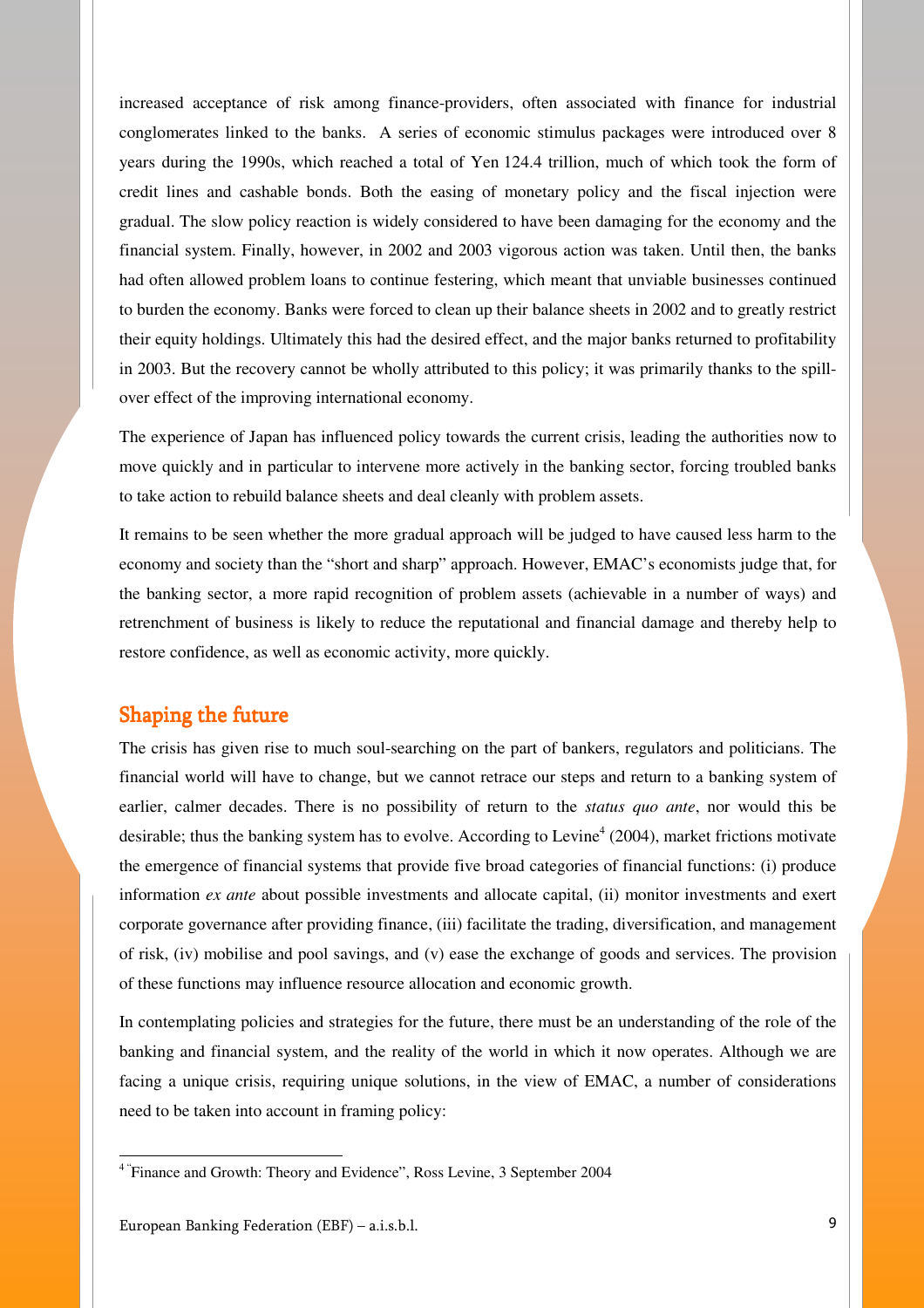- 1. Banking and finance are essential to the global economy and society, and lack of confidence in financial institutions is impeding economic activity. Government intervention was necessary in order to safeguard its citizens at a time of crisis. But public involvement in commercial activity should be kept to a minimum, and gradually withdrawn when the crisis is over and the framework of control has been suitably updated.
- 2. Past examples of crisis have shown that the final cost to government of the rescue package is likely to be lower than it appears at the time, when market values are at their lowest.
- 3. Public support for the economy at a time of crisis, implemented through intervention in parts of the commercial banking system, should be temporary. While it remains in place, banks should be encouraged to operate according to sound commercial banking practice, and should not be pressured to provide loans which prudent risk-assessment would not sanction. As shown by the Swedish example, effective public support makes it less likely that the strain on banks' balance sheets will lead them to deny credit to worthy candidates. As governments have taken control of some banks across Europe and the USA, the independence of national supervisors should be preserved and possibly strengthened.
- 4. Globalisation brings rewards as well as risks. But globalisation is not the cause of the crisis. On the contrary: lessons learnt from world economic crises 80 years ago teach us that economic renationalisation and growing protectionism exacerbate economic problems.
- 5. Banking sector consolidation must continue. As banks rationalise across functions and borders, the tendency to integrate institutions is likely to deepen. This should not cause disquiet, provided that there is sufficient international coordination built into the framework of control.
- 6. The traditional deposit-based banking structure will not, and should not, be the sole banking model. Investment banking will continue to play a valuable role. In recent years, banks have relied increasingly on non-deposit sources of funding, such as the capital markets and securitisation, which have helped to lower borrowing costs. The crisis is likely to make them more cautious in their reliance only on non-deposit sources in future. Nonetheless the deposit base will be insufficient to meet global financing needs in the years ahead. Banks' role in transforming maturities, via the capital markets, is indispensible to the economy, and this business must in future be conducted in a transparent and prudent way.
- 7. The reduction in leverage is likely to form a lasting effect of the crisis. The markets' perception of risk has been altered, and the authorities' steps to regulate and control the banking business will work against exuberance of the scale seen in the past decade.
- 8. The rebuilding of capital ratios must be done gradually, to avoid exaggerating the reduction in leverage, as noted recently by the IMF (Global Financial Stability Report update, 29 January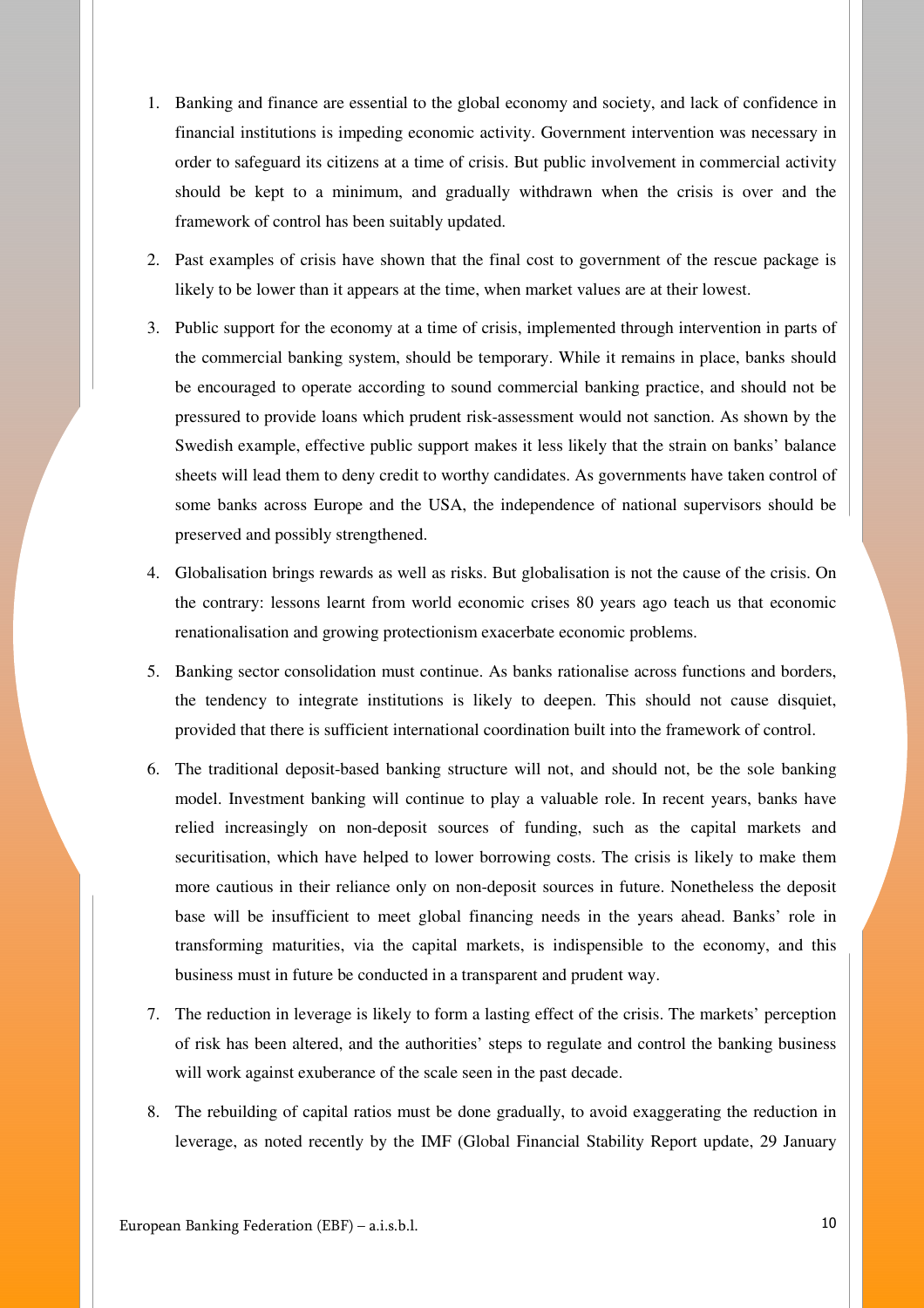$2009$ ). As pointed out by ECB President Trichet<sup>5</sup>, the markets are pressing banks to increase capital ratios to an inappropriate degree. The decision of the EU's Ecofin Council in October 2008 that confirmed the unchanged capital adequacy rules demonstrates that it, too, does not share the markets' view.

- 9. Innovation and originality in finance should not be suppressed. More sophisticated financial products and techniques should not be discredited; after all finance is a complex business. They should be employed in an environment of greater transparency, adequate supervision, and one where non-bank financial institutions are adequately accounted for. Financial innovation reduces capital market imperfections and helps make markets more complete. This opens up new possibilities to allocate capital across space, time and risk preferences. New financial instruments and practices, for example, allow firms to manage certain risks by shifting them to actors more willing to bear them.
- 10. Existing regulations need improvement. However, the impulse to resort to new and more stringent regulation must be tempered by an awareness of the risk of an excessive regulatory reaction. The widespread perception of an immense failure of regulators, supervisors and financial actors may lead to well-intended but poorly prepared regulations that will, in the best case, not address the roots of the problems. As has been seen in the past, this crisis has followed a period of innovation both in terms of products and rules (i.e. the introduction of Basel II, MiFID and IAS concurrently in Europe). When finance, and economies in general, flourish with a new momentum (which was the case in the post-WWII period<sup>6</sup>), the exceptional prosperity may also lead to a weakening in perception of risk. The natural reaction of policy-makers is to enter a phase of re-regulation, leading to a new bell-shaped economic growth, followed by a reversion to the previous pattern, with the likelihood of pro-cyclical regulatory measures. Lessons should be drawn from the weaknesses of the prevailing supervisory framework, and "mark-to-market" valuation principles, which have accentuated the current downturn. Greater transparency may be the most appropriate solution in some cases. In general: not more, but better regulation and application is the answer.
- 11. From now on, regulators and supervisors must be better able to understand the markets over the medium term, giving them the opportunity to identify earlier the development of "bubbles", or areas of excessive and uncontrolled exuberance.

Banks, among others, have learned a lesson from the crisis. In particular, it has been made clearer than ever that the essential underpinning for financial markets is confidence. This in turn depends on a degree of social endorsement of the objectives and methods of the financial sector. The consensus between the

<sup>5</sup>Davos World Economic Forum, 30 January 2009

<sup>6</sup>US Congressional Oversight Panel – Special report on Regulatory Reform, January 2009 (can be accessed here: http://cop.senate.gov/documents/cop-012909-report-regulatoryreform.pdf)